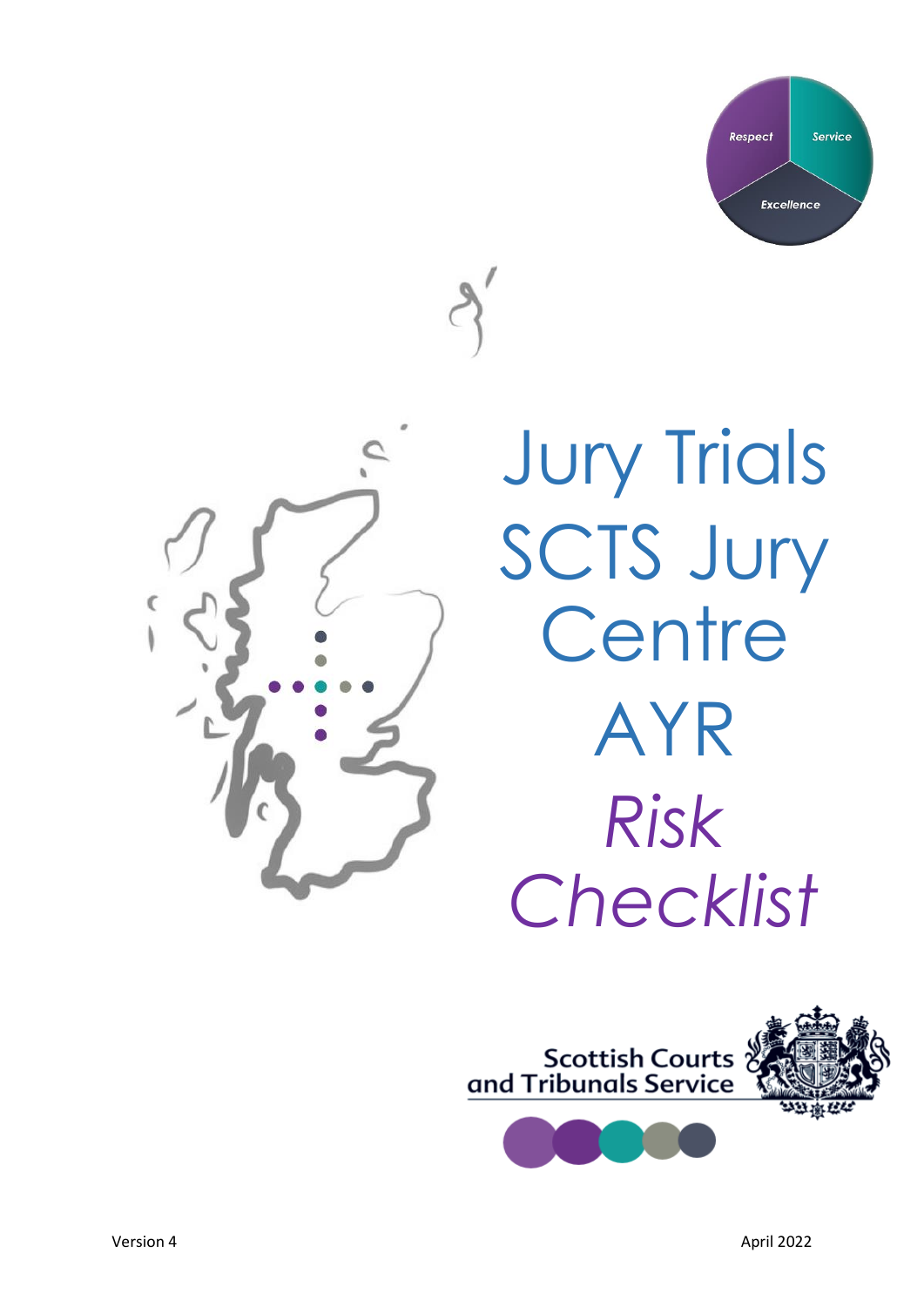## **Introduction**

Whilst the risks posed by COVID-19 are now more controlled than in earlier phases of the pandemic, we continue to put the health and safety of all those using Scotland's courts and tribunals first. Our arrangements remain under review to ensure they reflect changing guidance and circumstances.

| Ref                       | <b>Conditions to be met</b>                                                                                                                                                 | <b>Desirable</b><br>/Essential<br>(D/E) | <b>Physical Distancing</b><br>& Public Health<br><b>Adherence</b><br><b>In</b> |              | <b>Comments / Notes</b>                                                                                                                                                              |  |  |  |
|---------------------------|-----------------------------------------------------------------------------------------------------------------------------------------------------------------------------|-----------------------------------------|--------------------------------------------------------------------------------|--------------|--------------------------------------------------------------------------------------------------------------------------------------------------------------------------------------|--|--|--|
|                           |                                                                                                                                                                             |                                         | place<br><b>Section A: Jurors</b>                                              | Not in place |                                                                                                                                                                                      |  |  |  |
| A.1                       | There is a Juror Assembly Area or suitable<br>secure room where jurors can assemble.                                                                                        | Е                                       | X.                                                                             |              | Assembly area not required as jurors directed to their seat<br>by SCTS staff on arrival.                                                                                             |  |  |  |
| A.2                       | There is a separate jury entrance.                                                                                                                                          | D                                       | X                                                                              |              | All jurors will enter through the main entrance / exit. Arrival<br>times are staggered for the 3 screens to assist with limiting<br>the numbers of persons queuing at the same time. |  |  |  |
| A.3                       | Appropriate advice and signage are in place to<br>promote respect for each others' personal<br>space and the avoidance of overcrowding in<br>toilet/rest/refreshment areas. | Е                                       | X                                                                              |              | All signage refreshed April 2022 to raise awareness of new<br>arrangements and discourage complacency.                                                                               |  |  |  |
| A.4                       | Adequate facilities for jurors to store their own<br>refreshments and personal belongings.                                                                                  | E                                       | X                                                                              |              | Personal belongings remain with the juror throughout the<br>trial proceedings.                                                                                                       |  |  |  |
| A.5                       | There is car parking on site or nearby.                                                                                                                                     | D                                       | X.                                                                             |              | All day, public car park is available nearby                                                                                                                                         |  |  |  |
| A.6                       | Hand sanitisers and cleaning materials are<br>available for use, including during the trial.                                                                                | E                                       | Χ                                                                              |              | Hand sanitiser and wipes have been placed into all rooms<br>and are replenished as required.                                                                                         |  |  |  |
| A.7                       | Jury notices will be available on each juror seat<br>the day before trial.                                                                                                  | E                                       | X                                                                              |              | Guidance issued in advance to all potential jurors and juror<br>packs are provided to jurors on the day of trial.                                                                    |  |  |  |
| A.8                       | There is a clear line of sight to the main screen<br>for all jurors.                                                                                                        | E                                       | X                                                                              |              | Yes                                                                                                                                                                                  |  |  |  |
| <b>Section B: General</b> |                                                                                                                                                                             |                                         |                                                                                |              |                                                                                                                                                                                      |  |  |  |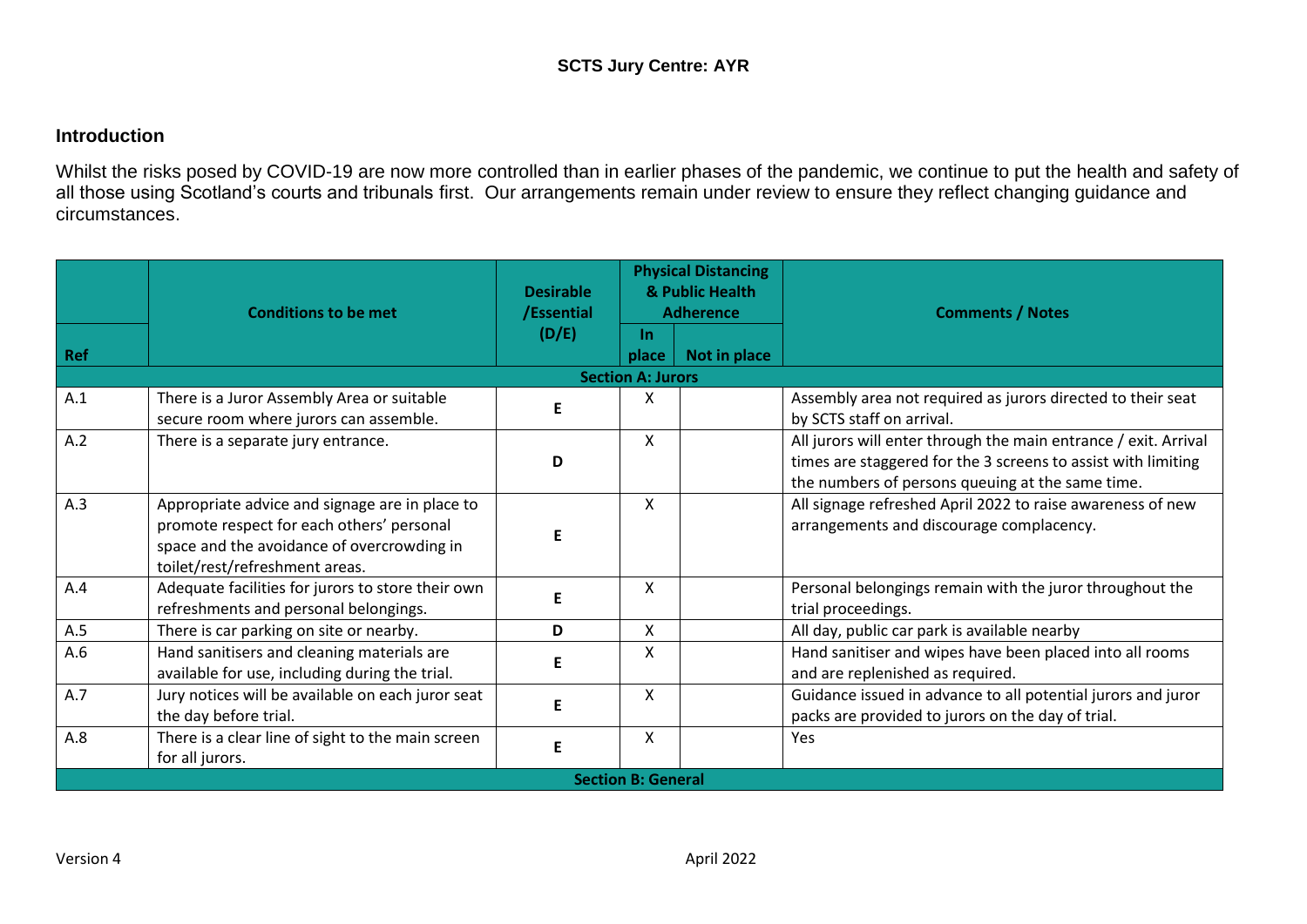| B.1        | Appropriate access to hand sanitisers for the<br>duration of a trial for staff and jurors.                                                                                       | E  | X                                       | Individual hand sanitiser are attached to each Jury pack.<br>Hand sanitising stations are also available throughout the<br>jury centre.                                                                                                               |
|------------|----------------------------------------------------------------------------------------------------------------------------------------------------------------------------------|----|-----------------------------------------|-------------------------------------------------------------------------------------------------------------------------------------------------------------------------------------------------------------------------------------------------------|
| B.2        | Confirm that jury rooms are served by a fully<br>functioning AHU (Air Handling Unit) and that<br>the room has a mechanical air management<br>system which has no current issues. | F  | X                                       | HVAC (Heating Ventilation and Air Conditioning) systems are<br>regularly serviced and maintained to ensure they are in good<br>and safe working condition. Filtered fresh air through newly<br>serviced HVAC in every screen, no air is recirculated. |
|            |                                                                                                                                                                                  |    |                                         | All statutory testing is in place and systems are operating as<br>designed. Operation of AHU confirmed WITH Odeon<br>Manager on regular basis, and request that any issues are<br>reported to SCTS asap.                                              |
| B.3        | Jurors are provided with water and lunch.                                                                                                                                        | E. | X                                       | Bottled water is available for jurors. Lunch is provided by<br>Baxter Storey.                                                                                                                                                                         |
| <b>B.4</b> | There are the required number of Fire Safety<br>Officers and First Aiders on site.                                                                                               | E  | X                                       | Odeon staff have trained first aiders and fire officer's onsite<br>each day.                                                                                                                                                                          |
| B.5        | Site checklist is discussed with front of house<br>staff - checks adhered to.                                                                                                    | E  | X                                       | All staff are aware of these weekly checks and asked to<br>report any Concerns ASAP.                                                                                                                                                                  |
| <b>B.6</b> | COVID hygiene and cleaning guidance is<br>adhered to.                                                                                                                            | E  | X                                       | Enhanced cleaning is in place and day cleaners sanitise touch<br>points regularly thought the day, and always someone<br>available if additional cleaning required.                                                                                   |
| B.7        | Public transport confirmed as operating.                                                                                                                                         | E. | X                                       | Yes.                                                                                                                                                                                                                                                  |
| B.8        | Appropriate health and safety signage and<br>posters displayed in public areas.                                                                                                  | E  | Χ                                       | All signage has been completed installed, and up to date to<br>raise awareness of new arrangements.                                                                                                                                                   |
| <b>B.9</b> | Disposable face coverings are available for<br>jurors if they do not have their own and wish to<br>use one.                                                                      | E  | X                                       | Jurors are provided with face coverings on arrival if they<br>don't have their own.                                                                                                                                                                   |
|            |                                                                                                                                                                                  |    | <b>Section C: Police &amp; Security</b> |                                                                                                                                                                                                                                                       |
| C.1        | Arrangements are in place for security and<br>police presence.                                                                                                                   | Е  | X                                       | The jury centre has appropriate levels of security officers on<br>site. Security undertake a hands-off search of each juror.                                                                                                                          |